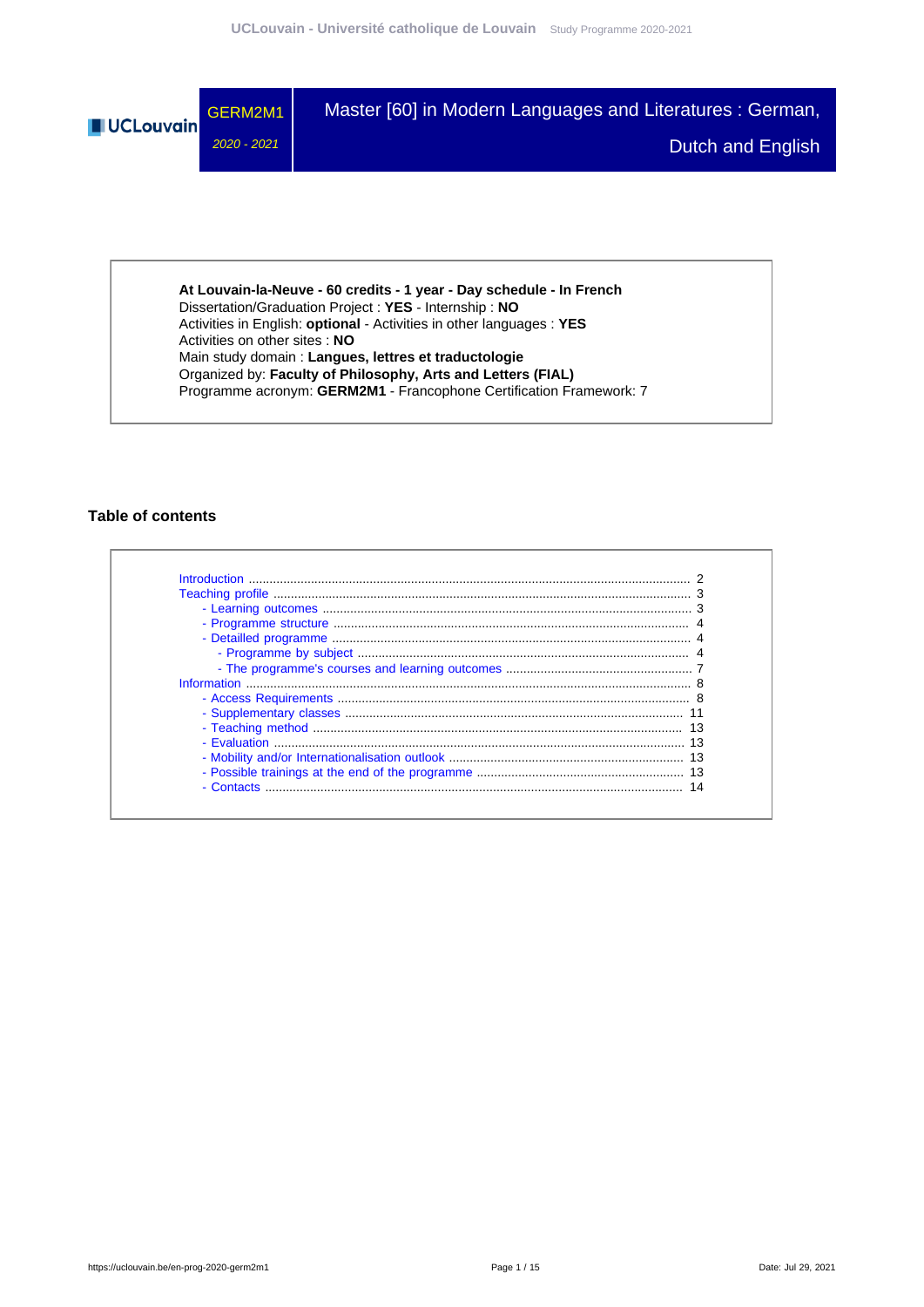# **GERM2M1 - Introduction**

# <span id="page-1-0"></span>**Introduction**

#### **Introduction**

This master can be completed in one year and allows students to develop "proficient user" level skills in their two chosen Germanic languages and to carry out scientific analyses of linguistic and literary texts.

## **Your profile**

Students:

- hold a bachelor's degree;
- have developed various communication, linguistic, literary and cultural skills in the two Germanic languages they wish to enrol in as part of the programme.

## **Your future job**

Other than teaching, young experts in Germanic languages increasingly find employment in the business sector (management, administration, etc.,); some become translators or interpreters, others journalists or copy editors; others still become managers, executive secretaries, book retailers, legal advisors, tour guides or even attachés in ministries.

#### **Your programme**

This course provides a good introduction to a scientific approach to linguistics and literature within one year. In addition, it allows students to cultivate their knowledge, know-how and communication skills as regards Germanic languages.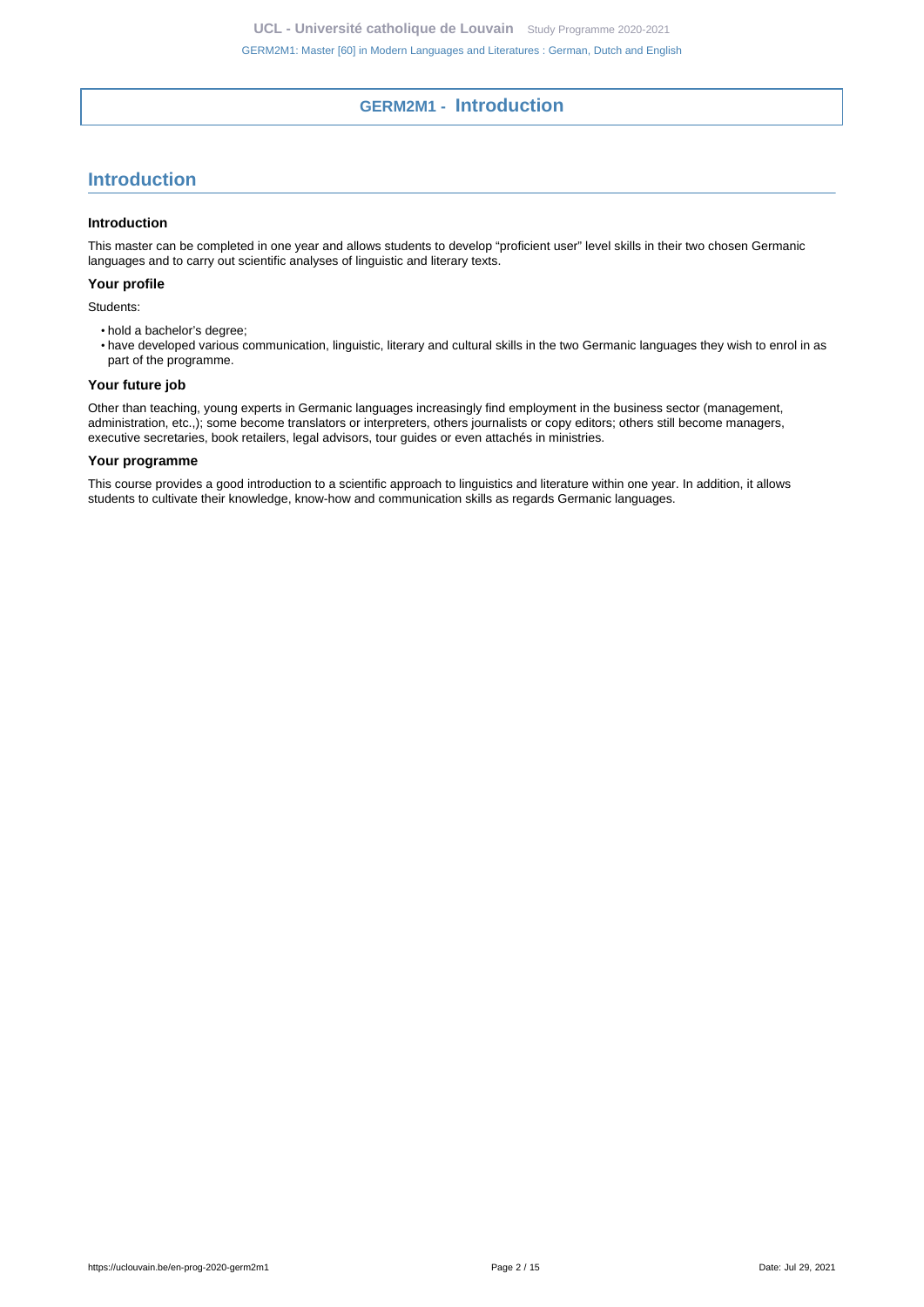# **GERM2M1 - Teaching profile**

# <span id="page-2-1"></span><span id="page-2-0"></span>**Learning outcomes**

The challenges which students on the [Master \[60\] in Modern Languages and Literatures : German, Dutch and English](https://uclouvain.be/en-prog-2020-germ2m1) prepares for are those of becoming an expert in two foreign languages, acquainted with the analysis of linguistic and literary discourse and capable of continuing their training into other degrees.

At the end of their course, students on the [Master \[60\] in Modern Languages and Literatures : German, Dutch and English,](https://uclouvain.be/en-prog-2020-germ2m1) will demonstrate expertise in the two foreign languages studied. This expertise relates to very high level communication competencies, characterised by the [Common European Framework of Reference for Languages](https://www.coe.int/en/web/common-european-framework-reference-languages/level-descriptions) as those of the "advanced user, C1". Additionally, students will have been introduced to a scientific approach to linguistics and literature.

Their in-depth knowledge of the modern languages and literatures they enrol in will enable them to continue their education with a view to obtaining, for example, the [Teacher Training Certificate \(upper secondary education\) - Modern Languages and Literatures : German,](https://uclouvain.be/en-prog-2020-germ2a) [Dutch and English](https://uclouvain.be/en-prog-2020-germ2a) or to direct themselves towards other types of training in connected fields such as communication, journalism, European studies, etc.

This qualification is of particular interest to persons who already hold another master qualification.

On successful completion of this programme, each student is able to :

#### **Literary and cultural skills**

1. Rigorously situate, analyse and interpret linguistic output (of different genres, registers and styles) from two languages from amongst English, Dutch and German from a textual, historic, stylistic, rhetorical and thematic point of view.

- 1.1. English
- 1.2. German
- 1.3. Dutch

2. Recognise, from within the literature of two of the modern languages set out at 1 above, links relating to circulation, similarities and also differences and specific features between different authors, works and general historical and literary trends.

- 2.1. English
- 2.1. German
- 2.3. Dutch

3. Describe and examine the theories used by literature under consideration as a tool for anthropological exploration and a preferred method of gaining access to another culture.

4. Produce a critical reading (description, analysis and interpretation) of a text by employing specific methodological and conceptual tools (derived, for example, from comparative studies, cultural studies, semiotics, etc.).

#### **Linguistic skills**

5. Explain the nature of certain linguistic theories, describe the different components and employ them as appropriate in a linguistic analysis in respect of two modern languages (from those set out at 1 above).

6. Define and identify different types of linguistic varieties during the analysis of oral and written output in two modern languages (from those set out at 1 above).

7. Use certain basic linguistic analysis software, as appropriate.

8. Gather, annotate and analyse linguistic data as appropriate by choosing the most suitable types of data and linguistic analysis method (theoretical and practical) on the basis of the scientific questions being tackled.

#### **Communication skills**

9. Become expert (level C1 of the [Common European Framework of Reference for Languages\)](https://www.coe.int/en/web/common-european-framework-reference-languages/level-descriptions) in the two modern languages (from those set out in 1 above) both orally and in writing, on normative and argumentative levels, achieving excellence in the formulation of thoughts, reading ability, comprehension of different types of text and composition.

10. Communicate in French and two modern languages (from those set out at 1 above) on complex subject matter (general, cultural, linguistic and literary):

- orally and in writing, during interactive discussions,
- clearly, coherently, in a structured, precise and reasoned manner which distinguishes nuances of meaning,
- in accordance with the standards of communication specific to the context,
- by adapting their presentation (style and substance) to the target audience (specialists and non-specialists) and to the required aims.

11. Develop and express reflective and critical knowledge (assessed in particular in the context of the composition of the final assignment) on the basis of their study of literature, language or culture of the languages studied with a view to becoming an actor in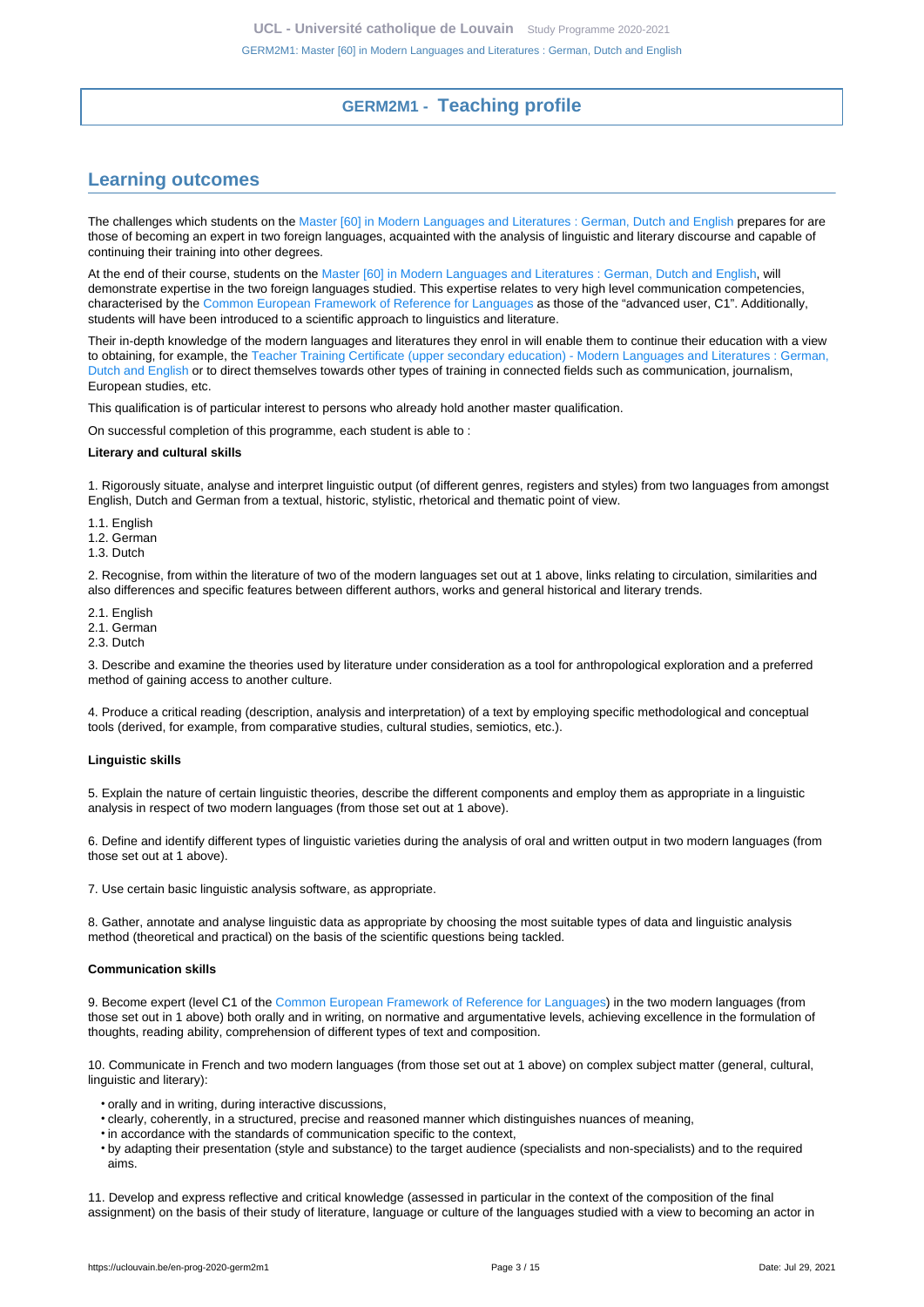**UCL - Université catholique de Louvain** [Study Programme 2020-2021](https://uclouvain.be/en/study-programme) [GERM2M1: Master \[60\] in Modern Languages and Literatures : German, Dutch and English](https://uclouvain.be/en-prog-2020-germ2m1.html)

modern society, an intellectual in the area of humanities, open to a dialogue between language, literature and other artistic and scientific knowledge.

## <span id="page-3-0"></span>**Programme structure**

The programme is made up of:

- core courses (40 credits), made up of:
- 25 credits in language courses (which must include 2 courses in interactive skills in each of the two languages included in the student's programme);
- 15 credits for the end of study work;
- and optional courses (20 credits) to be spread equally between linguistics and literature and the languages studied.

| List of electives                                                                              |  |
|------------------------------------------------------------------------------------------------|--|
| > Optional courses [en-prog-2020-germ2m1-lgerm210o]                                            |  |
| Preparatory Module (only for students who qualify for the course via complementary coursework) |  |

# **GERM2M1 Detailled programme**

# <span id="page-3-2"></span><span id="page-3-1"></span>**Programme by subject**

## **CORE COURSES [40.0]**

|  | <b>O</b> Mandatory<br>$\triangle$ Courses not taught during 2020-2021<br>$\oplus$ Periodic courses taught during 2020-2021 | <b>83 Optional</b><br>⊘ Periodic courses not taught during 2020-2021<br>Activity with requisites |
|--|----------------------------------------------------------------------------------------------------------------------------|--------------------------------------------------------------------------------------------------|
|--|----------------------------------------------------------------------------------------------------------------------------|--------------------------------------------------------------------------------------------------|

Click on the course title to see detailed informations (objectives, methods, evaluation...)

25 course credits and 15 credits for individual final project :

## **Individual final project (15 credits)**

| O LGERM2998 | Individual final project |  | 15 Credits q1+q2 |  |
|-------------|--------------------------|--|------------------|--|
|             |                          |  |                  |  |

## **Two interactive skills courses according to the languages chosen : (10 credits)**

| <b>&amp; LGERM2710</b>  | Interactive Competence in German : Academic German                         | <b>Ferran Suner Munoz</b>                                     | $15h+15h$     | 5 Credits | $\alpha$ |
|-------------------------|----------------------------------------------------------------------------|---------------------------------------------------------------|---------------|-----------|----------|
| <b>惢 LGERM2720</b>      | Interactive Competence in English: English for academic<br><b>purposes</b> | Amélie Bulon<br><i>(compensates)</i><br><b>Fanny Meunier)</b> | $15h + 22.5h$ | 5 Credits | a2       |
| <sup>33</sup> LGERM2730 | Interactive Competence in Dutch: Academic Dutch                            | <b>Philippe Hiligsmann</b>                                    | $15h+22.5h$   | 5 Credits | -a1      |

## **Three optional courses according to the languages chosen : (15 credits)** At least one linguistics course and one literature course :

| <b>83 LGERM2711</b>    | German Linguistics: Syntax and Morphology of the German Verb | <b>Joachim Sabel</b> | 22.5 <sub>h</sub> | 5 Credits |  |
|------------------------|--------------------------------------------------------------|----------------------|-------------------|-----------|--|
| <b>&amp; LGERM2829</b> | <b>English Linguistics: Corpus Linguistics</b>               | Gaëtanelle Gilguin   | 22.5 <sub>h</sub> | 5 Credits |  |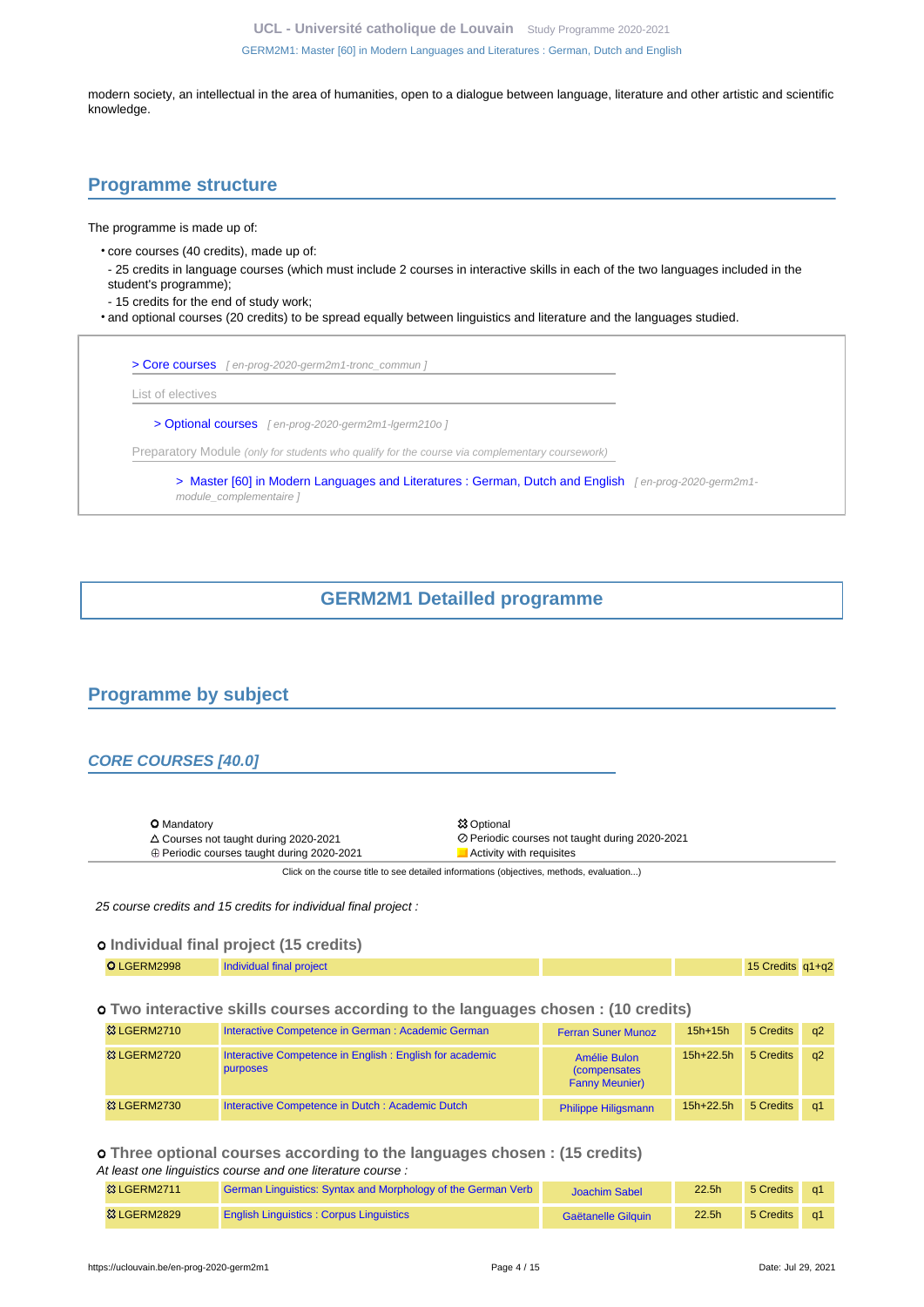## **UCL - Université catholique de Louvain** [Study Programme 2020-2021](https://uclouvain.be/en/study-programme)

[GERM2M1: Master \[60\] in Modern Languages and Literatures : German, Dutch and English](https://uclouvain.be/en-prog-2020-germ2m1.html)

| <b>&amp; LGERM2731</b> | Dutch linguistics : current trends                       | <b>Kristel Van Goethem</b> | 22.5 <sub>h</sub> | 5 Credits | - a2       |
|------------------------|----------------------------------------------------------|----------------------------|-------------------|-----------|------------|
| <b>&amp; LGERM2712</b> | German literature: modern literature. Concepts and texts | Antje Büssgen              | 22.5 <sub>h</sub> | 5 Credits | q2         |
| <b>83 LGERM2722</b>    | In-depth study of a period in English literature         | Guido Latre                | 22.5 <sub>h</sub> | 5 Credits | q1         |
| <sup>3</sup> LGERM2732 | Dutch literature: Contemporary Dutch literature          | Stéphanie Vanasten         | 22.5 <sub>h</sub> | 5 Credits | $\alpha$ 1 |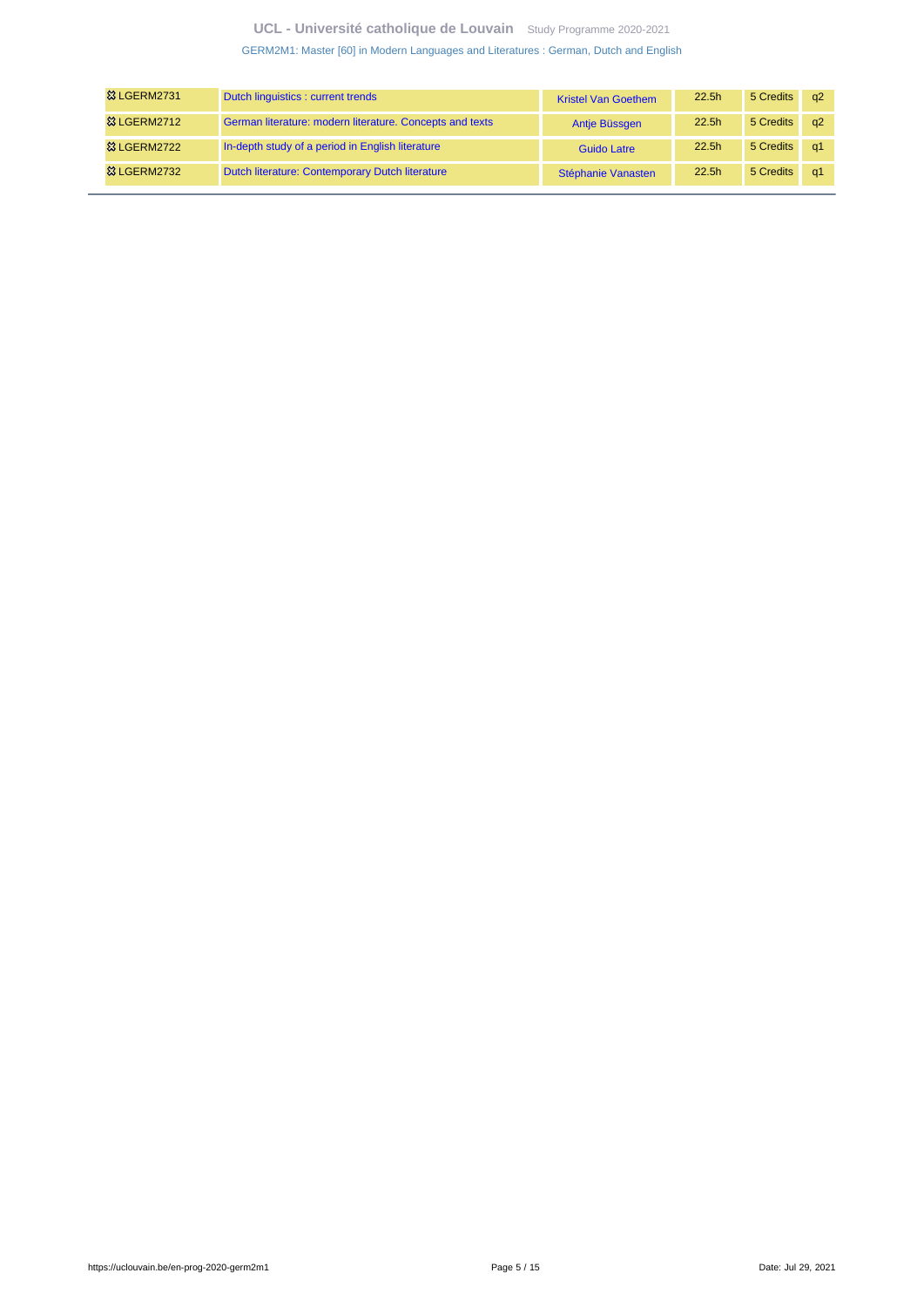# **Optional courses [20.0]**

## **OPTIONAL COURSES [20.0]**

| <b>O</b> Mandatory                                | <b>83 Optional</b>                             |
|---------------------------------------------------|------------------------------------------------|
| $\triangle$ Courses not taught during 2020-2021   | ⊘ Periodic courses not taught during 2020-2021 |
| $\oplus$ Periodic courses taught during 2020-2021 | Activity with requisites                       |

Click on the course title to see detailed informations (objectives, methods, evaluation...)

Four courses to be spread evenly between the two languages and the two disciplines studied :  **Content:**

| <b>83 LGERM2715</b>      | German linguistics: Contrastive and typological analyses                                           | <b>Joachim Sabel</b>                          | 15h               | 5 Credits | q1             |
|--------------------------|----------------------------------------------------------------------------------------------------|-----------------------------------------------|-------------------|-----------|----------------|
| <b>&amp; LGERM2815</b>   | <b>German Linguistics: Linguistic Pragmatics</b>                                                   | <b>Joachim Sabel</b>                          | 15h               | 5 Credits | q1             |
| <sup>3</sup> LGERM2716   | Literature in the Age of Globalization and Interculturalism.                                       | Antie Büssgen                                 | 15h               | 5 Credits | q1             |
| <sup>23</sup> LGERM2725  | <b>English Linguistics: Second Language Acquisition</b>                                            | <b>Fanny Meunier</b><br><b>Magali Paquot</b>  | 30 <sub>h</sub>   | 5 Credits | q2             |
| <b>83 LGERM2821</b>      | <b>English Linguistics: Varieties of English</b>                                                   | Gaëtanelle Gilguin                            | 15h               | 5 Credits | $q2 \Delta$    |
| <b>&amp; LGERM2726</b>   | Gender and Sustainability in Utopian/Dystopian Literatures in<br><b>English</b>                    | Véronique Bragard                             | 15h               | 5 Credits | q2             |
| <sup>33</sup> LGERM2826  | Comics and the postcolonial                                                                        | Véronique Bragard                             | 15h               | 5 Credits | q2             |
| <b>&amp; LGERM2737</b>   | Writing in a foreign language: linguistic and cognitive aspects                                    | <b>Elisabeth Degand</b>                       | 15h               | 5 Credits | q1@            |
| <b>&amp; LGERM2835</b>   | Dutch linguistics: morphosyntactic, phonetic and lexical aspects<br>of Dutch as a foreign language | Philippe Hiligsmann                           | 15h               | 5 Credits | q <sub>1</sub> |
| <sup>3</sup> & LGERM2736 | Intercultural perspectives on Dutch Literature: Translation and<br><b>Cultural Transfers</b>       | <b>Matthieu Sergier</b><br>Stéphanie Vanasten | 22.5 <sub>h</sub> | 5 Credits | q2             |
| <b>&amp; LGERM2739</b>   | <b>Decolonization: Literatures and Textual Arts</b>                                                | Stéphanie Vanasten                            | 22.5 <sub>h</sub> | 5 Credits | $q2 \Delta$    |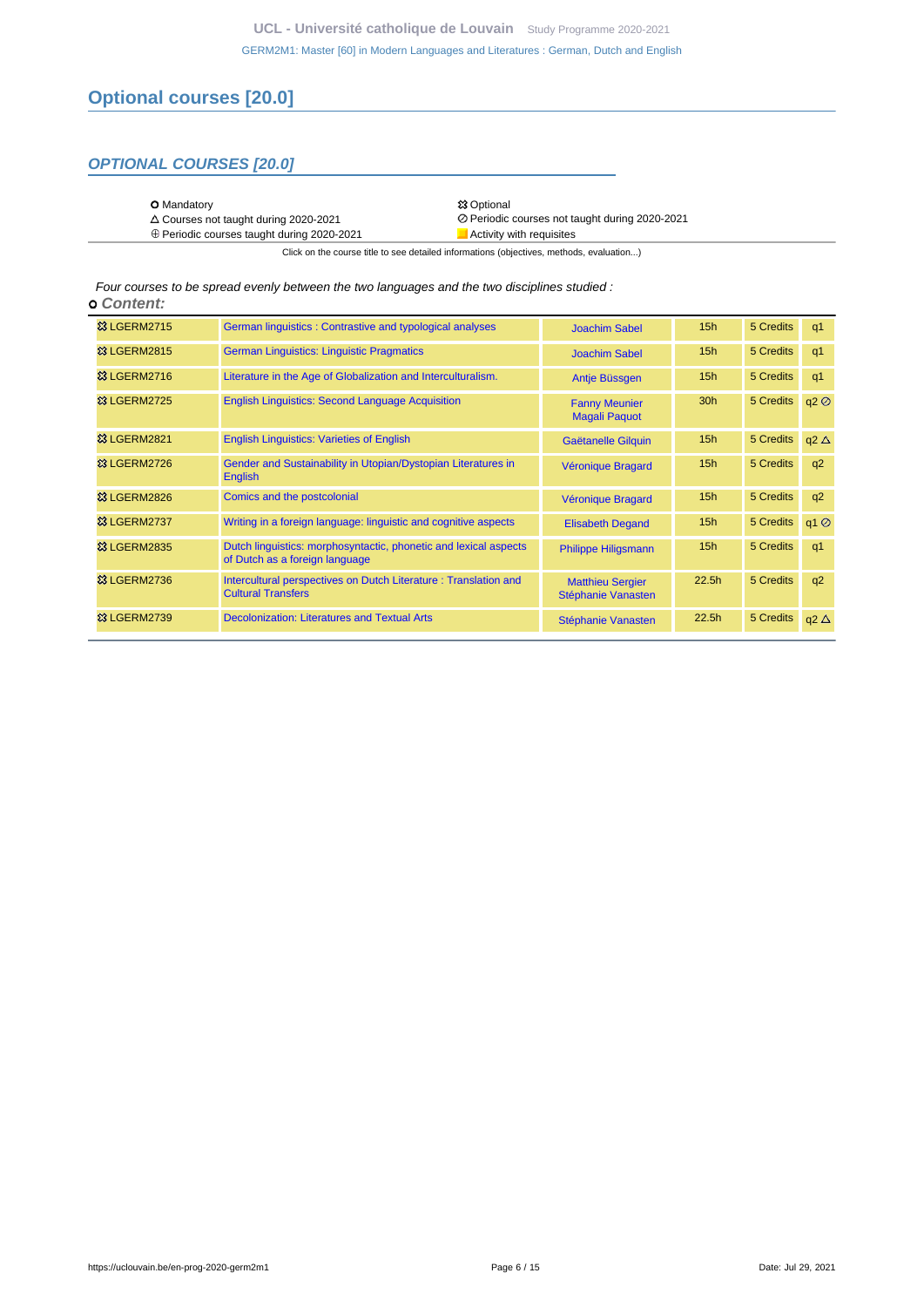# <span id="page-6-0"></span>**The programme's courses and learning outcomes**

For each UCLouvain training programme, a [reference framework of learning outcomes](https://uclouvain.be/en-prog-2020-germ2m1-competences_et_acquis.html) specifies the competences expected of every graduate on completion of the programme. You can see the contribution of each teaching unit to the programme's reference framework of learning outcomes in the document "In which teaching units are the competences and learning outcomes in the programme's reference framework developed and mastered by the student?"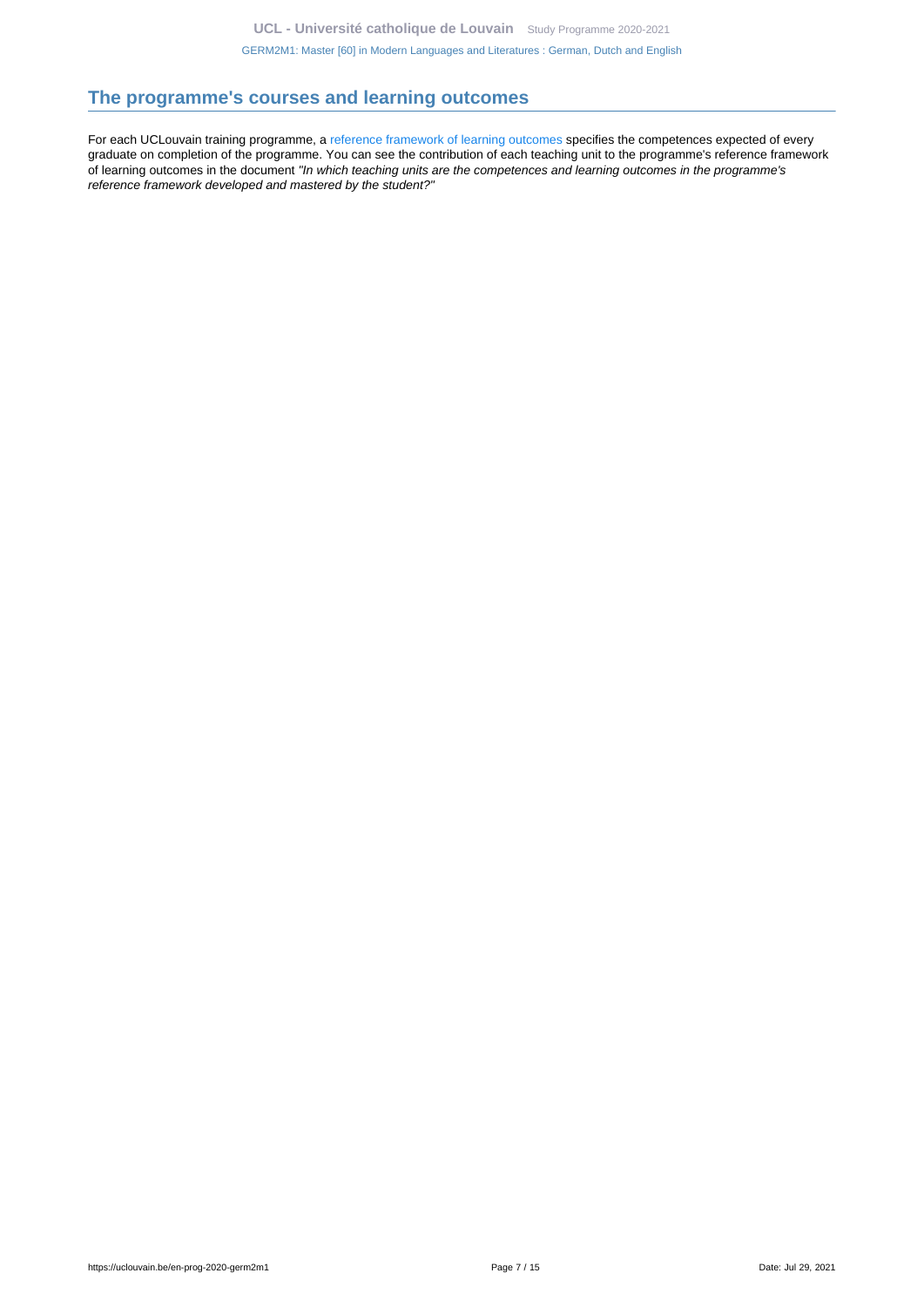## **GERM2M1 - Information**

# <span id="page-7-1"></span><span id="page-7-0"></span>**Access Requirements**

In the event of the divergence between the different linguistic versions of the present conditions, the French version shall prevail Decree of 7 November 2013 defining the landscape of higher education and the academic organization of studies. The admission requirements must be met prior to enrolment in the University.

#### **SUMMARY**

- [> Specific access requirements](#page-7-2)
- [> University Bachelors](#page-7-3)
- [> Non university Bachelors](#page-8-0)
- [> Holders of a 2nd cycle University degree](#page-9-0)
- [> Holders of a non-University 2nd cycle degree](#page-9-1)
- [> Access based on validation of professional experience](#page-9-2)
- [> Access based on application](#page-9-3)
- [> Admission and Enrolment Procedures for general registration](#page-9-4)

## <span id="page-7-2"></span>**Specific access requirements**

**1°** Student must hold a first level university degree.

**2°** To have achieved, in the two Germanic languages that students wish to study in their master's programme, a **receptive communicative competence** (oral and written) and a **productive communicative competence** (oral and written) of **level B2+** ('higher advanced level') of the [Common European Framework of Reference](https://www.coe.int/en/web/common-european-framework-reference-languages/level-descriptions).

**3°** In addition to the above-mentioned language skills, to have developed, in the two Germanic languages that students wish to study in their master's programme, the following skills in the context of their previous academic training:

- a **linguistic competence** (the study of grammar and its components);
- a **literary competence** (history of literature, analysis and interpretation of literary texts);
- a **cultural competence** in the broadest sense (the study of the "civilization" of the countries where both Germanic languages are spoken: historical data and contemporary realities);
- a **discursive competence** (argumentation and scientific writing);

at the end of a bachelor's programme including at least the following 108 specific credits:

- 18 credits of general training (philosophy, history, arts, language sciences, criticism of sources, etc.);
- 50 credits in language, linguistics, literature and civilization in the first Germanic language;
- 40 credits of language, linguistics, literature and civilization in the second Germanic language.

The 30 credits from [Minor in German Studies](https://uclouvain.be/en-prog-2020-minalle), [Minor in English Studies](https://uclouvain.be/en-prog-2020-minangl) or [Minor in Dutch Studies](https://uclouvain.be/en-prog-2020-minneer) may satisfy these requirements.

In the absence of sufficient training in one or more of these subjects, supplementary classes will be integrated into the master's programme (from 15 credits to a maximum of 60 credits). This preparatory module is established by the jury on the basis of the student's previous course of study.

Course equivalences are submitted for approval to the jury (small panel).

#### **General remark concerning the choice of languages**

The [Master \[60\] in Modern Languages and Literatures : German, Dutch and English](https://uclouvain.be/en-prog-2020-germ2m1) involves continuing with the two languages studied in the bachelor's programme, whether these languages were studied as part of the major or as part of a minor in Germanic language.

## <span id="page-7-3"></span>**University Bachelors**

| <b>Diploma</b>                                                             | <b>Special Requirements</b>                             | <b>Access</b> | <b>Remarks</b>                                                                      |
|----------------------------------------------------------------------------|---------------------------------------------------------|---------------|-------------------------------------------------------------------------------------|
| <b>UCLouvain Bachelors</b>                                                 |                                                         |               |                                                                                     |
| Bachelor in Modern Languages and Literatures: German, Dutch<br>and English |                                                         | Direct access | Students must choose the<br>two languages studied in their<br>bachelor's programme. |
| <b>Bachelor in Modern Languages</b><br>and Literatures: German, Dutch      | If students have chosen one of<br>the following minors: | Direct access | Students must choose two of<br>the three languages studied in                       |
| and English                                                                | <b>Minor in German Studies</b>                          |               | their bachelor's programme.                                                         |
|                                                                            | <b>Minor in English Studies</b>                         |               |                                                                                     |
|                                                                            | <b>Minor in Dutch Studies</b>                           |               |                                                                                     |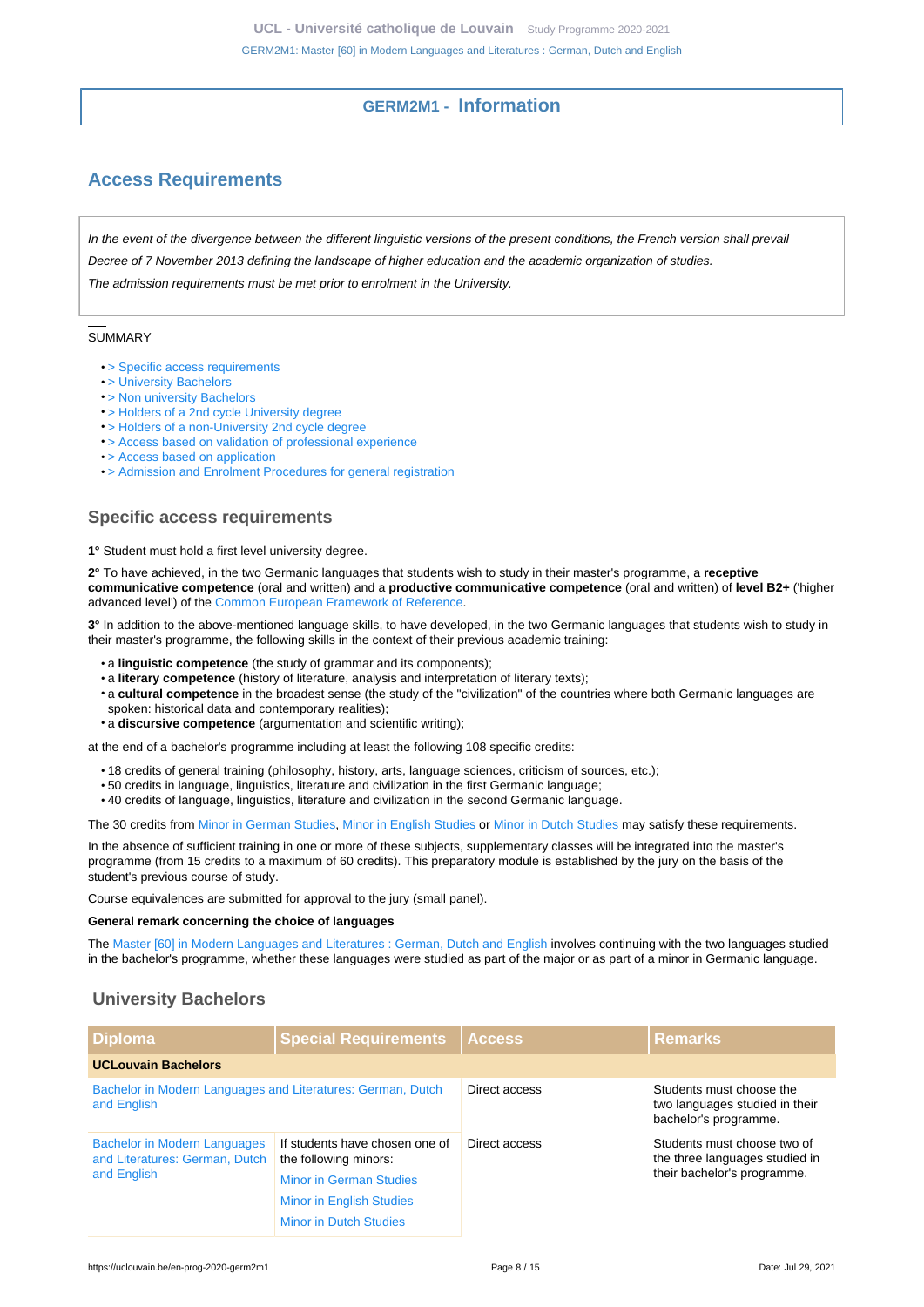## **UCL - Université catholique de Louvain** [Study Programme 2020-2021](https://uclouvain.be/en/study-programme) [GERM2M1: Master \[60\] in Modern Languages and Literatures : German, Dutch and English](https://uclouvain.be/en-prog-2020-germ2m1.html)

|                                                                            |                                                                                           | Direct access                   |                                                                                                                                                                                              |
|----------------------------------------------------------------------------|-------------------------------------------------------------------------------------------|---------------------------------|----------------------------------------------------------------------------------------------------------------------------------------------------------------------------------------------|
| <b>Bachelor in Modern Languages</b><br>and Literatures: General            | If students have chosen one of<br>the following minors:<br><b>Minor in German Studies</b> |                                 | Students must choose the two<br>Germanic languages studied in<br>their bachelor's programme.                                                                                                 |
|                                                                            | <b>Minor in English Studies</b>                                                           |                                 | In some cases, the UCLouvain                                                                                                                                                                 |
|                                                                            | <b>Minor in Dutch Studies</b>                                                             |                                 | Enrolment Office, after<br>reviewing their online enrolment<br>or re-enrolment application, will<br>ask the students concerned<br>to provide an enrolment<br>authorisation from the faculty. |
| Bachelor in Modern Languages and Literatures : General                     |                                                                                           | Access with additional training | Maximum 30 credits of<br>supplementary classes<br>integrated into the master's<br>programme                                                                                                  |
|                                                                            | Others Bachelors of the French speaking Community of Belgium                              |                                 |                                                                                                                                                                                              |
| Bachelor in Modern Languages and Literatures: German, Dutch<br>and English |                                                                                           | Direct access                   | Students must choose the<br>two languages studied in their<br>bachelor's programme.                                                                                                          |
| Bachelor in Translation and<br>Interpreting                                | If students have studied two<br>Germanic languages (Dutch,<br>English, German)            | Access with additional training | Students must choose the two<br>Germanic languages studied in<br>their bachelor's programme.                                                                                                 |
|                                                                            |                                                                                           |                                 | 15 to 30 credits of<br>supplementary classes<br>integrated into the master's<br>programme (consult Admission<br>and Enrolment Procedures for<br>general registration)                        |
| Bachelor in Translation and<br>Interpreting                                | If students have studied one<br>Germanic language (Dutch,<br>English, German)             | Access with additional training | 30 to 60 credits of<br>supplementary classes<br>integrated into the master's<br>programme (consult Admission<br>and Enrolment Procedures for<br>general registration)                        |
| Bachelor in Modern Languages and Literatures : General                     |                                                                                           | Access with additional training | 30 to 60 credits of<br>supplementary classes<br>integrated into the master's<br>programme (consult Admission<br>and Enrolment Procedures for<br>general registration)                        |
| Bachelors of the Dutch speaking Community of Belgium                       |                                                                                           |                                 |                                                                                                                                                                                              |
| Bachelor of Linguistics and<br>Literature                                  | If students have studied two<br>Germanic Languages (Dutch,<br>English, German)            | Access with additional training | Students must choose the two<br>Germanic languages studied in<br>their bachelor's programme.                                                                                                 |
|                                                                            |                                                                                           |                                 | Maximum 15 credits of<br>supplementary classes<br>integrated into the master's<br>programme (consult Admission<br>and Enrolment Procedures for<br>general registration)                      |
| <b>Foreign Bachelors</b>                                                   |                                                                                           |                                 |                                                                                                                                                                                              |
| Bachelor in modern Arts and<br>Letters                                     | If students have studied two<br>Germanic Languages                                        | Access based on application     | In case of admission, additional<br>training (maximum 60 credits)<br>to be determined depending<br>on the student's educational<br>background (consult Access on<br>the file)                |

# <span id="page-8-0"></span>**Non university Bachelors**

> Find out more about links (https://uclouvain.be/fr/etudier/passerelles) to the university

## Only applicable to graduates of higher education institutions of the French Community of Belgium

| ∣ Diploma                                                                                  | <b>Access</b>                                  | <u>I Remarks</u> |
|--------------------------------------------------------------------------------------------|------------------------------------------------|------------------|
| BA - AESI orientation Langues germaniques - HE - crédits<br>supplémentaires entre 45 et 60 | Les enseignements<br>supplémentaires éventuels | Type court       |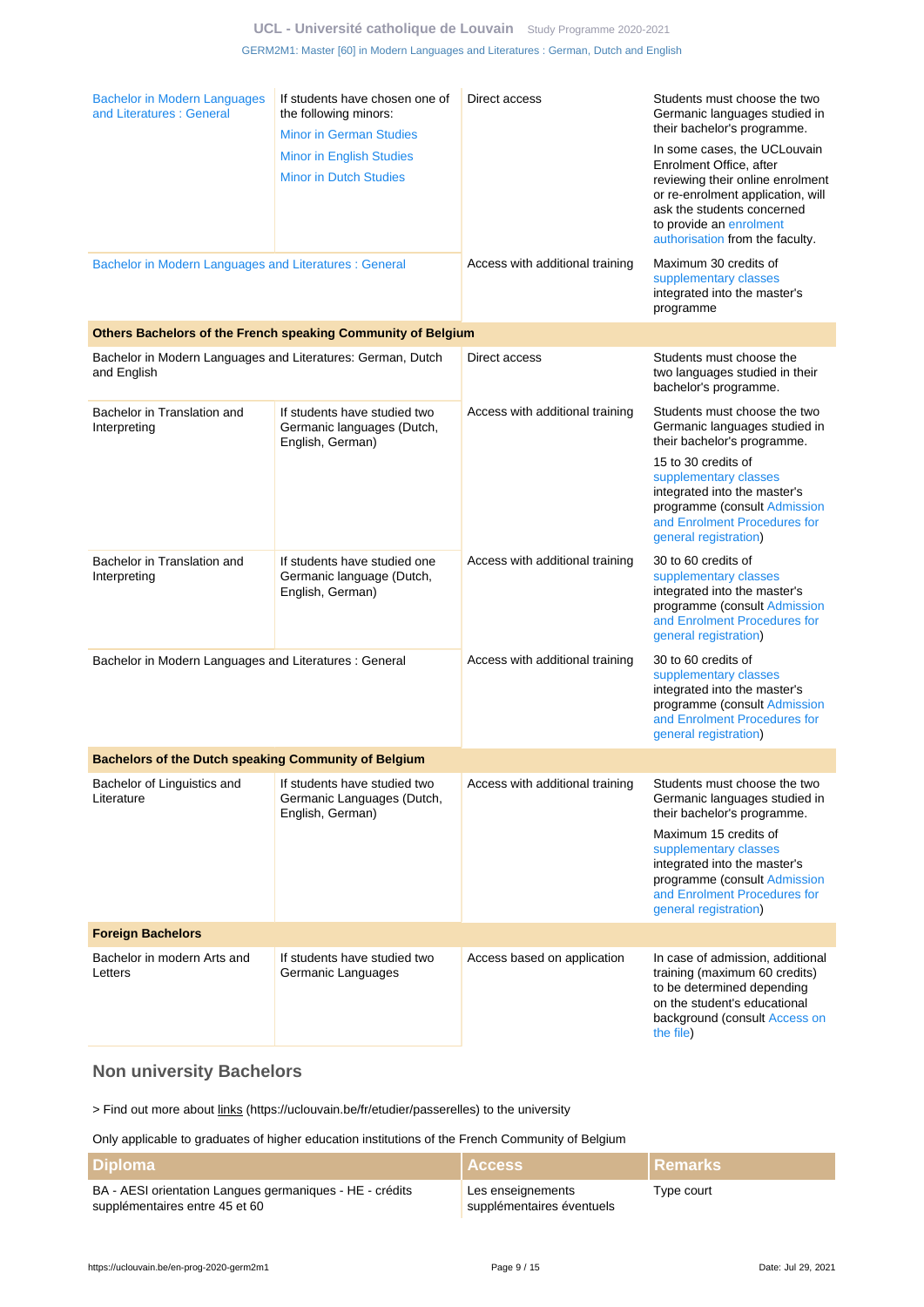peuvent être consultés dans [le](https://uclouvain.be/en-prog-2020-germ2m1-module_complementaire) [module complémentaire](https://uclouvain.be/en-prog-2020-germ2m1-module_complementaire).

## <span id="page-9-0"></span>**Holders of a 2nd cycle University degree**

| <b>Diploma</b>                                                                                                          | Special Requirements Access |                                 | <b>Remarks</b>                                                                     |
|-------------------------------------------------------------------------------------------------------------------------|-----------------------------|---------------------------------|------------------------------------------------------------------------------------|
| "Licenciés"                                                                                                             |                             |                                 |                                                                                    |
|                                                                                                                         |                             |                                 |                                                                                    |
| <b>Masters</b>                                                                                                          |                             |                                 |                                                                                    |
| Master [60] in Modern Languages and Literatures : General<br>Master [120] in Modern Languages and Literatures : General |                             | Access with additional training | Programme to be determined<br>depending on the student's<br>educational background |

## <span id="page-9-1"></span>**Holders of a non-University 2nd cycle degree**

Only applicable to graduates of higher education institutions of the French Community of Belgium

## <span id="page-9-2"></span>**Access based on validation of professional experience**

> See the website [Valorisation des acquis de l'expérience](https://uclouvain.be/fr/etudier/vae)

It is possible to gain admission to all masters courses via the validation of professional experience procedure.

Candidates who do not fulfil the abovementioned admission requirements, but who have duly attested significant experience relevant to the field of study in question, may apply for admission to the programme on the basis of an individualised admission procedure.

For more information on the procedure for admission by validation of learning from experience (VAE) in the Faculty of Philosophy, Arts and Letters:<https://uclouvain.be/fr/facultes/fial/valorisation-des-acquis-de-l-experience-vae.html>.

## <span id="page-9-3"></span>**Access based on application**

Reminder : all Masters (apart from Advanced Masters) are also accessible on file.

If the students' educational background is incomplete, supplementary classes may be integrated into their master's programme.

#### **Students with a Belgian degree**

Students whose previous educational background is not included in the above-mentioned admission requirements may apply for admission according to the [procedure described below](https://uclouvain.be/en-prog-germ2m1-cond_adm#proceduresAdmission).

#### **Students with an international degree (EU)**

Students whose previous educational background is not included in the above-mentioned admission requirements may apply for admission according to the [procedure described below](https://uclouvain.be/en-prog-germ2m1-cond_adm#proceduresAdmission).

#### **Students with an international degree (outside the EU)**

Students holding an undergraduate and/or postgraduate degree from a university outside Europe may apply for admission, provided they have obtained at least a 55% (or 11/20) general average for all successful academic years at their home university.

Applications that do not meet this minimum average requirement will be automatically rejected.

However, this may be waived provided that the applicant has duly attested significant professional experience (consult [Validation of](https://uclouvain.be/prog-2020-germ2m1-cond_adm#adultesRepriseEtudes) [learning from experience\)](https://uclouvain.be/prog-2020-germ2m1-cond_adm#adultesRepriseEtudes).

## <span id="page-9-4"></span>**Admission and Enrolment Procedures for general registration**

Requests for **further information** regarding admission to this Master's programme should be addressed to Ms. Fiorella Flamini, Study Adviser (conseiller.etudes-fial@uclouvain.be) of the Faculty of Philosophy, Arts and Letters.

All applications for **admission, enrolment or re-enrolment** (from a Belgian or international candidate) must be submitted online to the UCLouvain Enrolment Service (SIC): [https://uclouvain.be/en/study/inscriptions.](https://uclouvain.be/en/study/inscriptions)

If a **Faculty's authorisation or derogation** is requested by the UCLouvain Enrolment Service (SIC), the request for authorisation must be submitted to the Faculty of Philosophy, Arts and Letters, in accordance with the procedure described on the page: [https://](https://uclouvain.be/fr/facultes/fial/admission-et-inscription.html) [uclouvain.be/fr/facultes/fial/admission-et-inscription.html.](https://uclouvain.be/fr/facultes/fial/admission-et-inscription.html)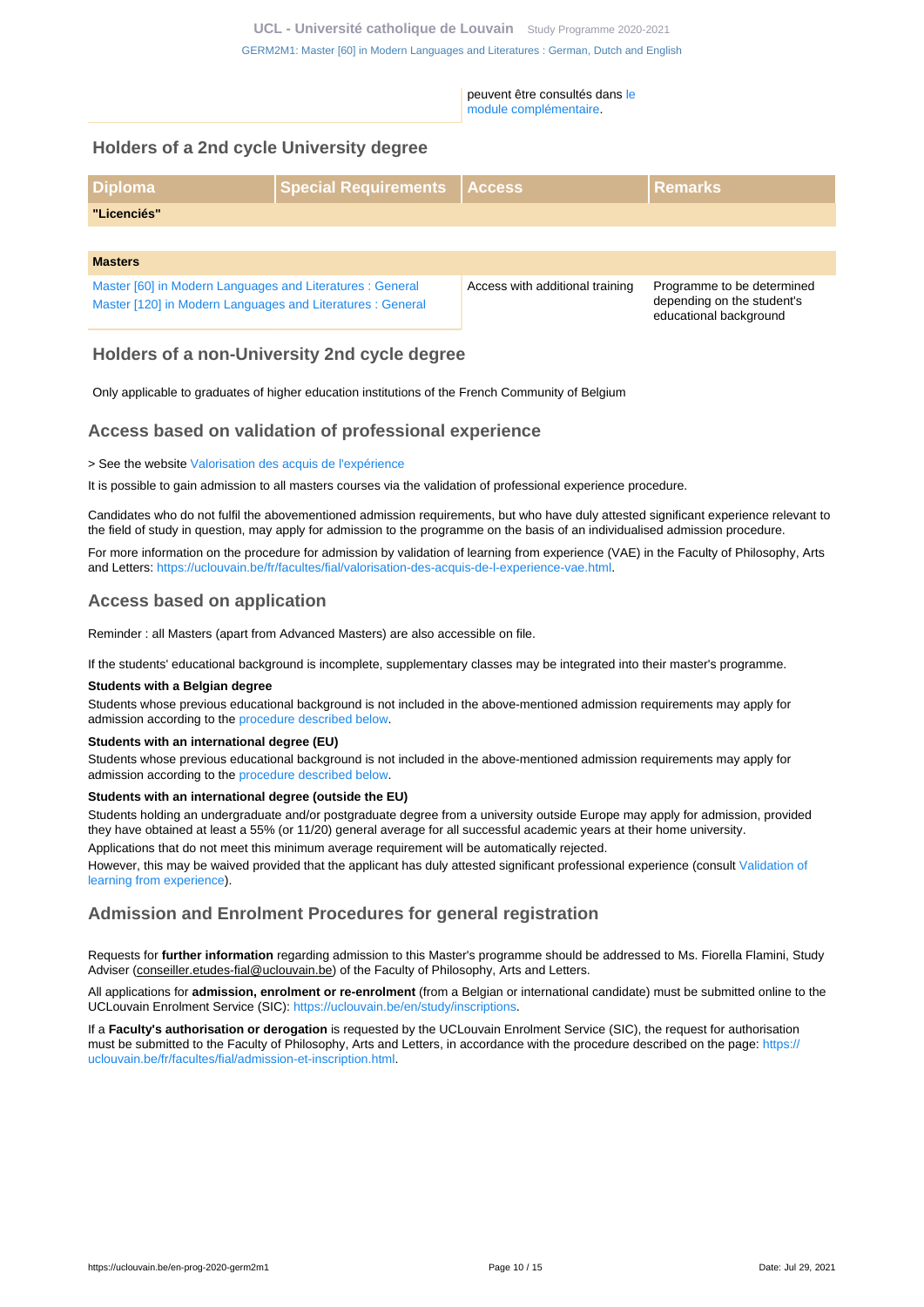[GERM2M1: Master \[60\] in Modern Languages and Literatures : German, Dutch and English](https://uclouvain.be/en-prog-2020-germ2m1.html)

# <span id="page-10-0"></span>**Supplementary classes**

**To access this Master, students must have a good command of certain subjects. If this is not the case, they must add supplementary classes at the beginning of their Master's programme in order to obtain the prerequisites for these studies.**

| <b>O</b> Mandatory                                                                       | <b>83 Optional</b>                             |  |  |  |
|------------------------------------------------------------------------------------------|------------------------------------------------|--|--|--|
| $\triangle$ Courses not taught during 2020-2021                                          | ⊘ Periodic courses not taught during 2020-2021 |  |  |  |
| ⊕ Periodic courses taught during 2020-2021                                               | Activity with requisites                       |  |  |  |
| Click on the course title to see detailed informations (objectives, methods, evaluation) |                                                |  |  |  |

Students must contact the secretary of the jury to establish their personalised programme based on their educational background.

## **Langues germaniques**

Students must choose 2 languages from German, English and Dutch.

#### **German**

| <b>&amp; LGERM1315</b>  | Civilisation of the German-speaking countries : cultural aspects        | <b>Hubert Roland</b>      | 22.5 <sub>h</sub> | 5 Credits q1 Ø  |             |
|-------------------------|-------------------------------------------------------------------------|---------------------------|-------------------|-----------------|-------------|
| <b>&amp; LGERM1515</b>  | Civilisation of the German-speaking countries : The present             | <b>Ferran Suner Munoz</b> | 22.5 <sub>h</sub> | 5 Credits       | $a2 \oplus$ |
| <b>&amp; LGERM1313</b>  | Introduction to German linguistics: phonology and morphology            | <b>Joachim Sabel</b>      | $22.5h + 5h$      | 5 Credits       | q2          |
| <b>&amp; LGERM1513</b>  | Introduction to German linguistics: syntax, semantics and<br>pragmatics | <b>Joachim Sabel</b>      | $22.5h + 5h$      | 5 Credits       | q1          |
| <b>&amp;3 LGERM1314</b> | History of thoughs and litterature in Germany I                         | Antie Büssgen             | $30h+7.5h$        | 5 Credits       | -q1         |
| <b>&amp; LGERM1514</b>  | History of thoughs and litterature in Germany II                        | Antie Büssgen             | $30h+7.5h$        | 5 Credits       | q2          |
| <b>&amp; LGERM1501</b>  | <b>German IV</b>                                                        | <b>Ferran Suner Munoz</b> | $30h+30h$         | 5 Credits q1+q2 |             |

#### **English**

| <b>&amp; LGERM1325</b>  | Civilisation of the English-speaking countries : cultural aspects | <b>Paul Arblaster</b>                                       | 30 <sub>h</sub> | 5 Credits q1 Ø        |    |
|-------------------------|-------------------------------------------------------------------|-------------------------------------------------------------|-----------------|-----------------------|----|
| <b>&amp; LGERM1525</b>  | <b>American Culture: Memory and Identity Politics</b>             | Véronique Bragard                                           | 30 <sub>h</sub> | 5 Credits $q2 \oplus$ |    |
| <b>83 LGERM1528</b>     | Current issues and trends in English linguistics                  | Gaëtanelle Gilguin                                          | $22.5h+5h$      | 5 Credits             | q1 |
| <b>&amp; LGERM1328</b>  | Introduction to English linguistics : syntax and stylistics       | Gaëtanelle Gilguin                                          | $22.5h+5h$      | 5 Credits             | q2 |
| <b>&amp; LGERM1324</b>  | The History of English Literature I                               | <b>Ben De Bruyn</b>                                         | 30 <sub>h</sub> | 5 Credits             | q2 |
| <b>&amp;3 LGERM1524</b> | The History of English Literature II                              | Véronique Bragard                                           | 30 <sub>h</sub> | 5 Credits             | q2 |
| <b>&amp; LGERM1502</b>  | Advanced English language skills II                               | Maïté Dupont<br><i>(compensates)</i><br>Gaëtanelle Gilguin) | $30h+30h$       | 5 Credits q1+q2       |    |

#### **Dutch**

| <b>&amp; LGERM1335</b>  | Civilisation of the Dutch-speaking countries : cultural aspects | <b>Matthieu Sergier</b>                                                                             | 30 <sub>h</sub> | 5 Credits       | q2          |
|-------------------------|-----------------------------------------------------------------|-----------------------------------------------------------------------------------------------------|-----------------|-----------------|-------------|
| <b>&amp; LGERM1535</b>  | Civilisation of the Dutch-speaking countries : The present      | <b>Matthieu Sergier</b>                                                                             | 30 <sub>h</sub> | 5 Credits       | $a2 \oplus$ |
| <b>&amp;3 LGERM1333</b> | Introduction to Dutch linguistics: phonology and morphology     | <b>Laurent Rasier</b><br><i>(compensates)</i><br>Philippe Hiligsmann)<br><b>Kristel Van Goethem</b> | $22.5h+5h$      | 5 Credits       | q2          |
| <b>&amp; LGERM1533</b>  | Dutch linguistics: syntax                                       | <b>Elisabeth Degand</b>                                                                             | $22.5h + 5h$    | 5 Credits       | q2          |
| <b>&amp;3 LGERM1334</b> | Dutch literature I: from the Middle Ages to the 18th century    | Stéphanie Vanasten                                                                                  | $30h + 7.5h$    | 5 Credits       | q1          |
| <b>&amp; LGERM1534</b>  | Dutch Literature II: 19th and 20th century                      | Stéphanie Vanasten                                                                                  | $30h + 7.5h$    | 5 Credits       | q2          |
| <b>&amp; LGERM1503</b>  | Dutch: Advanced Language Skills and Fluency II                  | <b>Pauline Degrave</b><br><i>(compensates)</i><br>Philippe Hiligsmann)                              | $30h+30h$       | 5 Credits q1+q2 |             |

## **General courses**

| <sup>3</sup> LFIAL1550 | <b>Theory of Literature</b>                   | Jean-Louis Dufays<br><b>Michel Lisse</b> | $30h + 7.5h$    | 5 Credits | -a1        |
|------------------------|-----------------------------------------------|------------------------------------------|-----------------|-----------|------------|
| <b>&amp; LFIAL1560</b> | General linguistics: semantics and pragmatics | <b>Elisabeth Degand</b>                  | 30 <sub>h</sub> | 5 Credits | $\alpha$ 1 |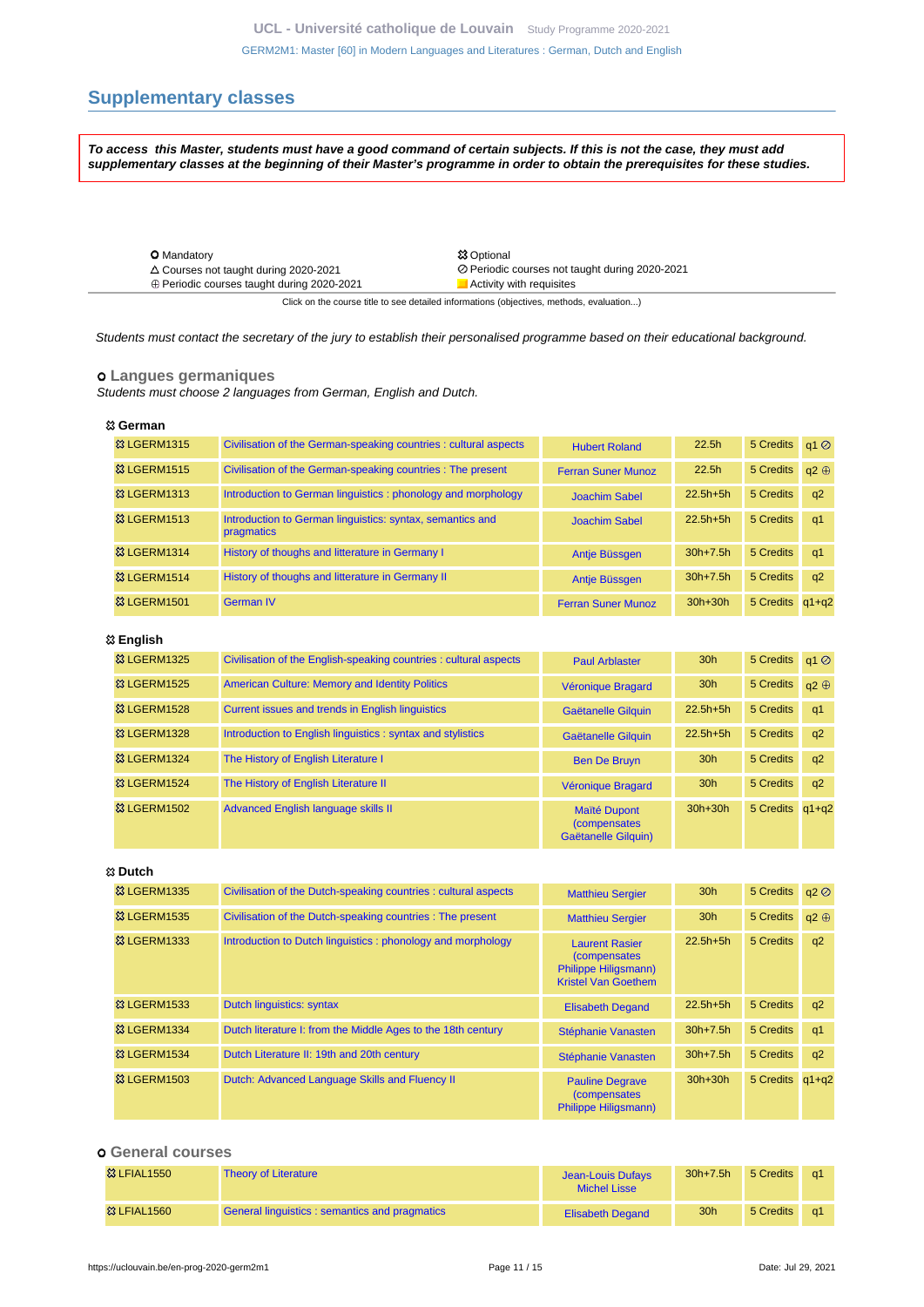**UCL - Université catholique de Louvain** [Study Programme 2020-2021](https://uclouvain.be/en/study-programme)

[GERM2M1: Master \[60\] in Modern Languages and Literatures : German, Dutch and English](https://uclouvain.be/en-prog-2020-germ2m1.html)

| <b>83 LFIAL1330</b> | General and Comparative Literature: Methods and Practices | Marta Sábado Novau | 30 <sub>h</sub> | 5 Credits q2 |  |
|---------------------|-----------------------------------------------------------|--------------------|-----------------|--------------|--|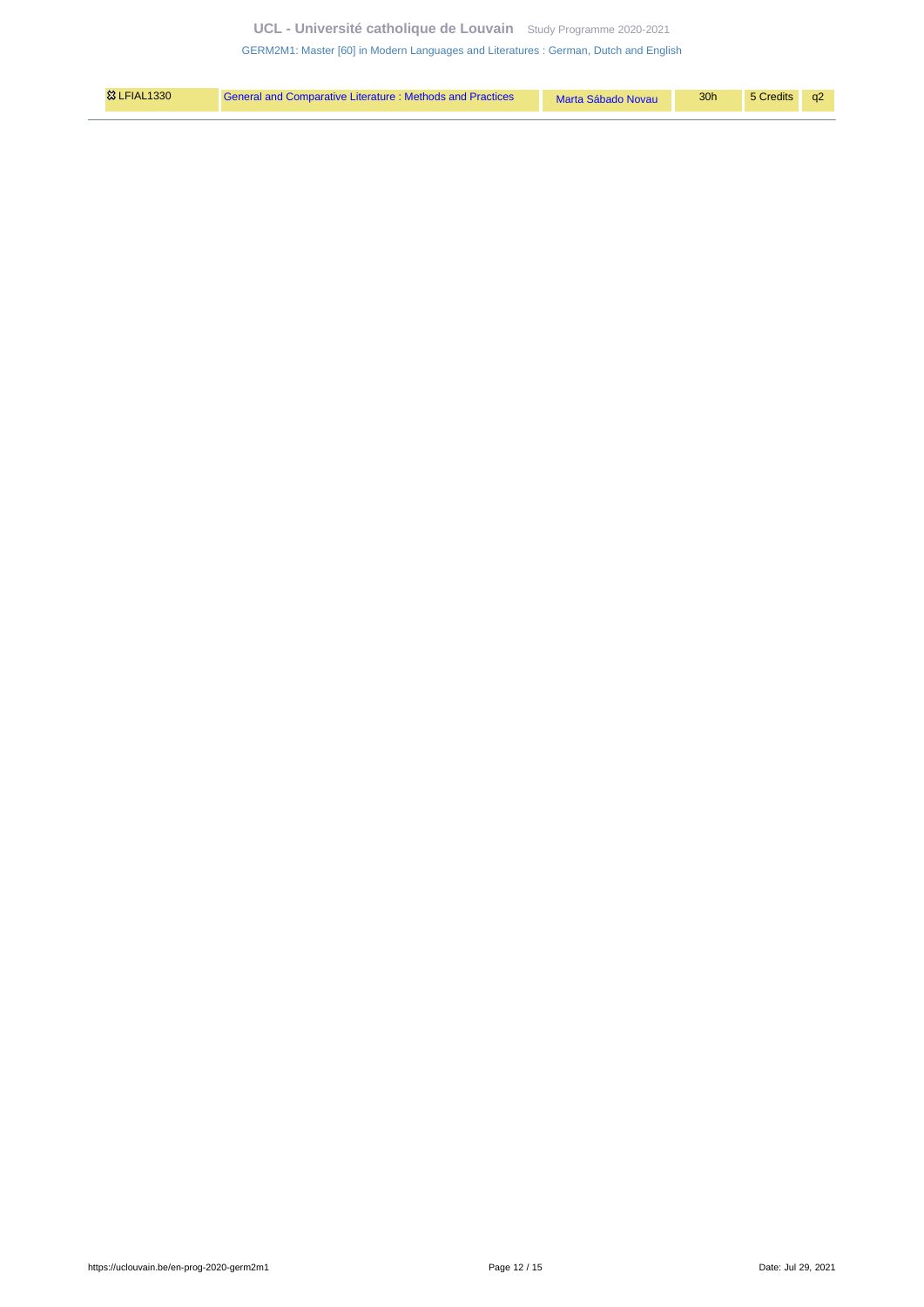# <span id="page-12-0"></span>**Teaching method**

The programme offers, in one year, a sound initiation to a scientific approach to linguistics and literature. It will also help the student to develop knowledge, know-how and communication skills in Germanic languages.

# <span id="page-12-1"></span>**Evaluation**

**The evaluation methods comply with the regulations concerning studies and exams (https://uclouvain.be/fr/decouvrir/ rgee.html). More detailed explanation of the modalities specific to each learning unit are available on their description sheets under the heading "Learning outcomes evaluation method".**

Depending on the nature of the course and the teaching methods, the evaluation will take different forms. Some courses will involve oral and/or written evaluations (held during one of the three exam sessions: January – June – August/September)), whilst the evaluation of seminars will involve more substantial student participation as well as assessment of individual course work. Evaluation methods will be explained at the beginning of each course.

Those exams relating to courses on communication skills will evaluate the student's level, i.e. the practical use of the language in relevant situations.

Teaching methods are evaluated in accordance with the current University regulations (see General regulations concerning examinations). Students may also find additional information regarding the evaluation of courses in the course description.

To obtain a student's average, the grades awarded for each course unit are weighted by their respective credits

# <span id="page-12-2"></span>**Mobility and/or Internationalisation outlook**

The participation in an international mobility scheme is not authorized within the framework of this 1-year master's programme.

# <span id="page-12-3"></span>**Possible trainings at the end of the programme**

Upon successful completion of the [Master \[60\] in Modern Languages and Literatures : German, Dutch and English,](https://uclouvain.be/en-prog-2020-germ2m1) graduates may:

- 1. enrol in the corresponding Master 120's programme;
- 2. enrol in the Teacher Training Certificate (upper secondary education);
- 3. enrol in another master's programme (60 or 120);
- 4. do a postgraduate internship and/or prepare their socio-professional integration.

#### **1. Corresponding Master 120 programme**

Upon completion of [Master \[60\] in Modern Languages and Literatures : German, Dutch and English,](https://uclouvain.be/en-prog-2020-germ2m1) students directly access the [Master](https://uclouvain.be/en-prog-2020-germ2m) [\[120\] in Modern Languages and Literatures : German, Dutch and English.](https://uclouvain.be/en-prog-2020-germ2m) Their programme, of minimum 60 credits, will include the Master's dissertation (between 15 and 30 credits) which may complete their Master 60 individual final project, the chosen focus (30 credits) and possible supplementary classes determined by the jury.

#### **2. Teacher Training Certificate (upper secondary education)**

Upon completion of the Master 60, students may access the [Teacher Training Certificate \(upper secondary education\) - Modern](https://uclouvain.be/en-prog-2020-germ2a) [Languages and Literatures : German, Dutch and English.](https://uclouvain.be/en-prog-2020-germ2a)

- Further information on the FIAL Teacher Training Certificate: https://uclouvain.be/fr/facultes/fial/etudiant-en-agregation.html (https:// uclouvain.be/fr/facultes/fial/etudiant-en-agregation.html)
- Further information on the functions that can be carried out in teaching (Primoweb): [http://www.enseignement.be/index.php?](http://www.enseignement.be/index.php?page=27705) [page=27705](http://www.enseignement.be/index.php?page=27705)

## **3. Other master's programmes (60 or 120)**

Other Master's programmes of the Faculty could be accessible, directly or through supplementary classes. For more information, please read the masters' admission requirements.

List of masters organised by the Faculty of Philosophy, Arts and Letters: https://uclouvain.be/fr/facultes/fial/masters-en-fial.html (https:// uclouvain.be/fr/facultes/fial/masters-en-fial.html)

Other Master's programmes of UCLouvain are widely accessible, either directly or through supplementary classes, to UCLouvain graduates. For example :

- [Master \[120\] in Public Administration](https://uclouvain.be/en-prog-2020-adpu2m)
- [Master \[60\] in Management \(shift schedule\)](https://uclouvain.be/en-prog-2020-gehd2m1)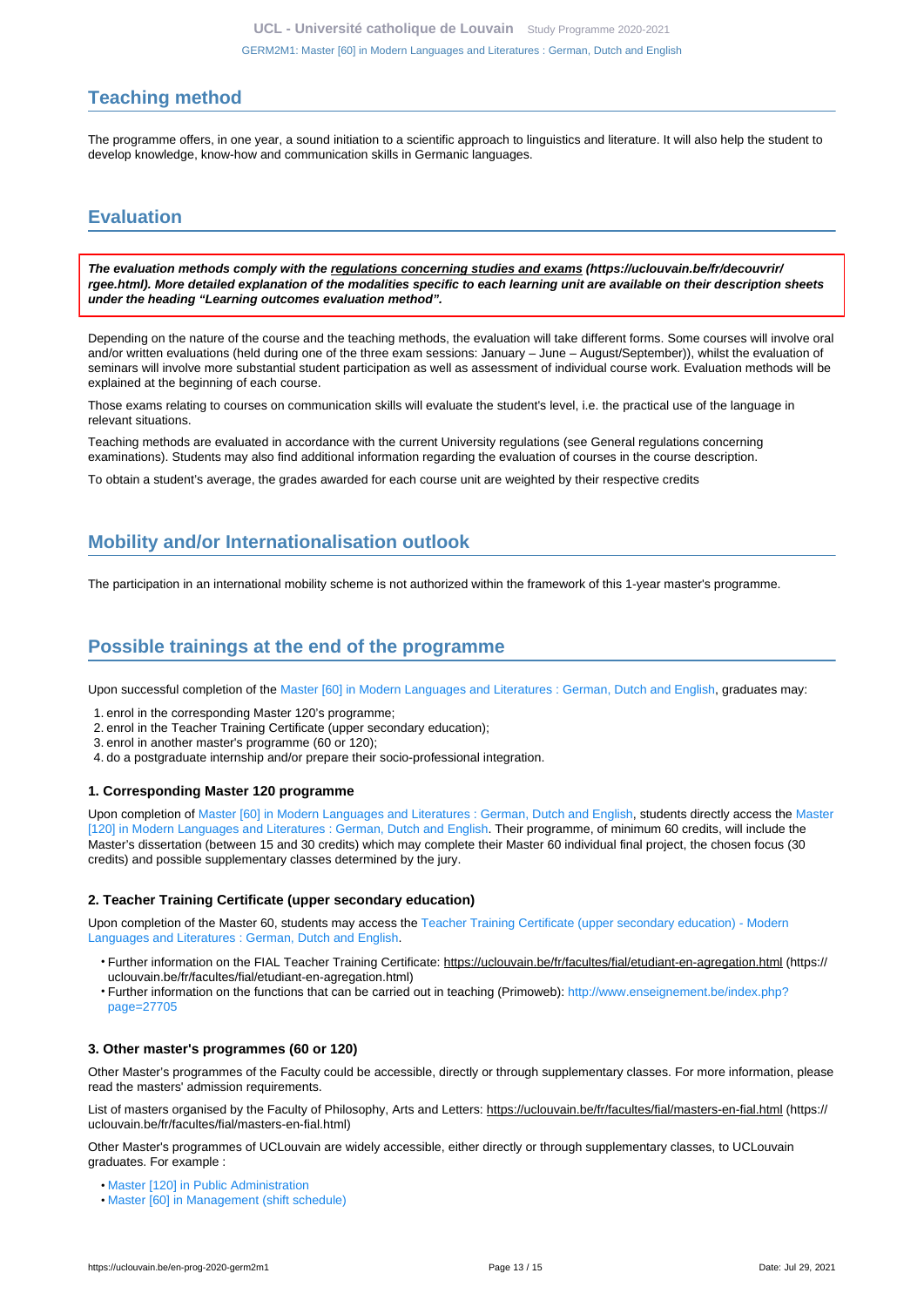• [Master \[120\] in Population and Development Studies](https://uclouvain.be/en-prog-2020-sped2m)

## **4. Postgraduate internship and socio-professional integration**

Students have the opportunity, during their Master's programme or after graduation, to prepare their **socio-professional integration** with the qualified services of the Faculty and of UCLouvain. It is also possible for them to complete their training with a **postgraduate internship** in Belgium or abroad. In some cases, procedural steps must be undertaken during the master's programme.

- Further information on postgraduate internships: https://uclouvain.be/fr/facultes/fial/stage-apres-diplomation.html (https:// uclouvain.be/fr/facultes/fial/stage-apres-diplomation.html)
- Further information on the Faculty's Employment Service: https://uclouvain.be/fr/facultes/fial/service-emploi.html (https:// uclouvain.be/fr/facultes/fial/service-emploi.html)
- Further information on the interviews and workshops offered to (future) graduates by the Centre d'information et d'orientation (CIO): https://uclouvain.be/fr/etudier/cio/futur-diplome-diplome.html (https://uclouvain.be/fr/etudier/cio/futur-diplome-diplome.html)

Last update: March 2020

# <span id="page-13-0"></span>**Contacts**

## **Curriculum Management**

**Faculty** 

Structure entity Structure entity SSH/FIAL Acronym FIAL

#### Mandate(s)

- Dean : Cédrick Fairon
- Administrative director : Bérengère Bonduelle

Commission(s) of programme

• Ecole de langues et lettres ([ELAL](https://uclouvain.be/fr/repertoires/entites/ELAL))

Academic supervisor: Liesbeth Degand

#### Jury

- Antje Büssgen
- Véronique Bragard
- Fanny Meunier

Useful Contact(s)

• Fiorella Flamini, Study Adviser: conseiller.etudes-fial@uclouvain.be

Denomination **Faculty of Philosophy, Arts and Letters [\(FIAL\)](https://uclouvain.be/repertoires/entites/fial)** Faculty of Philosophy, Arts and Letters (FIAL) Sector **Human Sciences** [\(SSH\)](https://uclouvain.be/repertoires/entites/ssh) Postal address **Postal address** Place Blaise Pascal 1 - bte L3.03.11 1348 Louvain-la-Neuve Tel: [+32 \(0\) 10 47 48 50](https://uclouvain.be/tel:+3210474850) Website <http://www.uclouvain.be/fial>